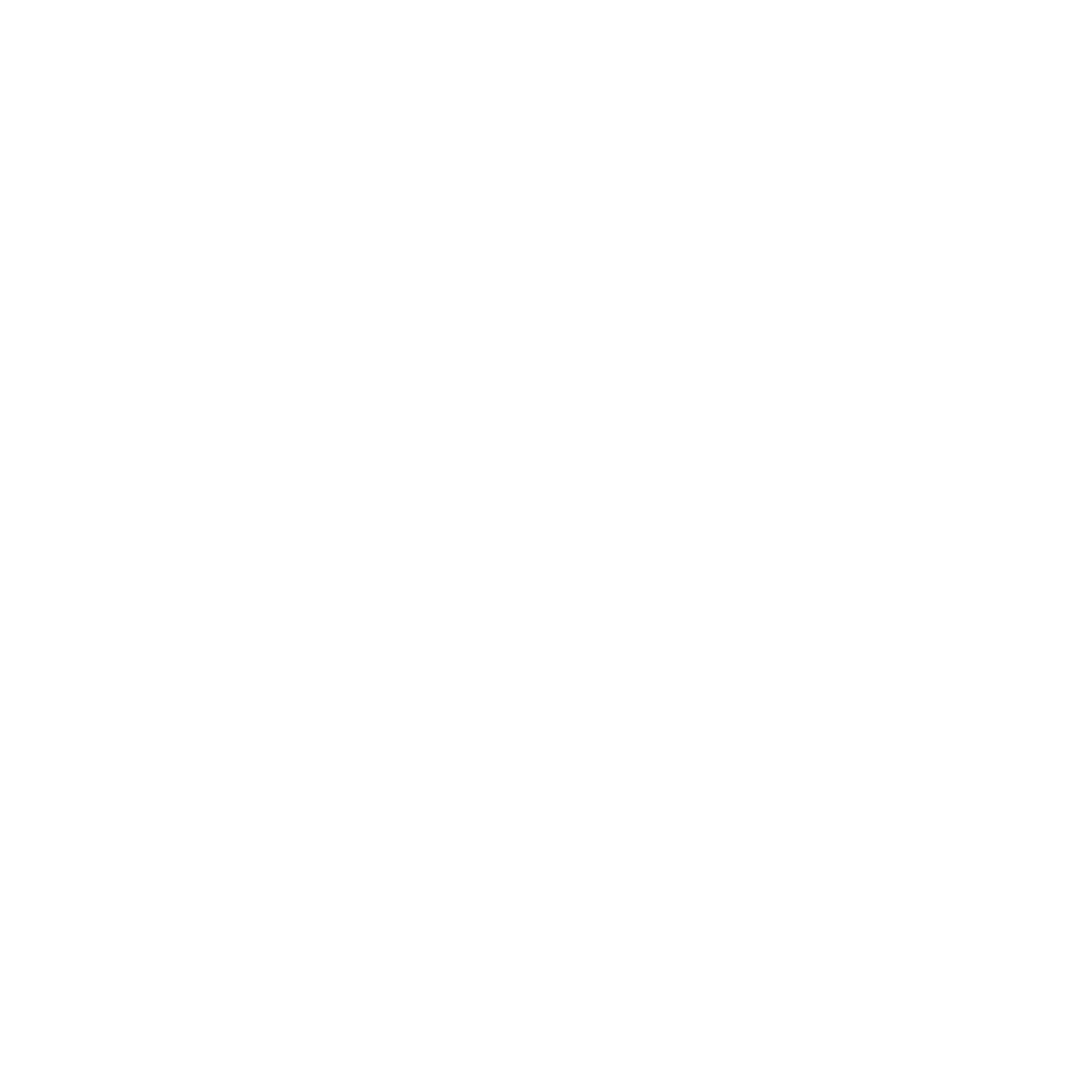**A B-29 crosses the Hump in 1944, transporting supplies from India to an airfield in southern China.**

# The Matterhorn SIONS By John T. Correll

## The B-29 was rushed into production and sent to India to strike at Japan through staging bases in China.

hen the Army Air Forces got the B-29 Superfortress, the United States **hen** the Army Air Forces<br>got the B-29 Superfor-<br>tress, the United States<br>finally had a weapon to strike the Japanese homeland. There had been no US aircraft over Japan since the Doolittle Raiders bombed Tokyo in April 1942, but the B-29, with a combat radius of more than 1,600 miles, was about to demonstrate the vulnerability of Japan.

The Boeing Superfortress was the first airplane to be classified as a very heavy bomber. It had more speed, range, and payload than its predecessors, the B-17 and the B-24, which were rated as heavy bombers.

So great was its promise that the B-29 was rushed into production and then rushed into war. The purchase order for 1,664 airplanes was placed before the first prototype flew. Production aircraft rolled off the line in 1943 before flight tests were completed. It was the most complex airplane US industry had ever built and it went into operation before the bugs were worked out.

Fortunately, the pilots and copilots were handpicked men with experience in B-17s and B-24s. Late deliveries of aircraft cut training in the United States to an average

of 30 hours per man for the first crews deploying to combat in 1944. Few had ever fired the guns or dropped a bomb from their B-29s before departing.

Most critical of all, proper bases were not available. The B-29 could have reached every important target in Japan from the Marianas—Guam, Saipan, and Tinian—but the islands were still in Japanese hands. The Soviet Union would not allow its US ally to operate from eastern Siberia, which was only 700 miles from Tokyo. Parts of Japan were within range from western China, but it was not feasible to have main operating bases there. The Japanese held all of the seaports and strategic waterways and had cut off the land access route from the west, the Burma Road.

The solution hit upon was Operation Matterhorn, which called for basing the B-29s in India and staging them through forward airfields in China to strike at targets in Japan, Manchuria, and east Asia. They would be sustained by ammunition, fuel, and other military supplies, every pound and gallon of which had to be flown across the "Hump" of the Himalayas to the China bases. Tankers and transport aircraft were in short supply, so the B-

29s had to do much of their own hauling, initially including all of the fuel used on missions flown from China.

"The scheme of operations had been dreamed up like something out of 'The Wizard of Oz,' " said Gen. Curtis E. LeMay, the officer who commanded the operation at its peak. "No one could have made it work. It was founded on an utterly absurd logistic basis. Nevertheless, our entire nation howled like a pack of wolves for an attack on the Japanese homeland. The high command yielded. The instrument wasn't ready, the people weren't ready, nothing was ready. Folks were given an impossible task to perform."

Impossible or not, the four B-29 bomb groups of XX Bomber Command from June 1944 to January 1945 tried valiantly to make the Matterhorn plan work, flying combat missions in one of the most complicated strategic operations ever attempted.

Much of the push to get the B-29 in action came from President Roosevelt, who wanted to buck up flagging Nationalist Chinese spirit and keep China in the war. Roosevelt promised the Nationalist leader, Chiang Kai-shek, that bombers would strike Japan from China.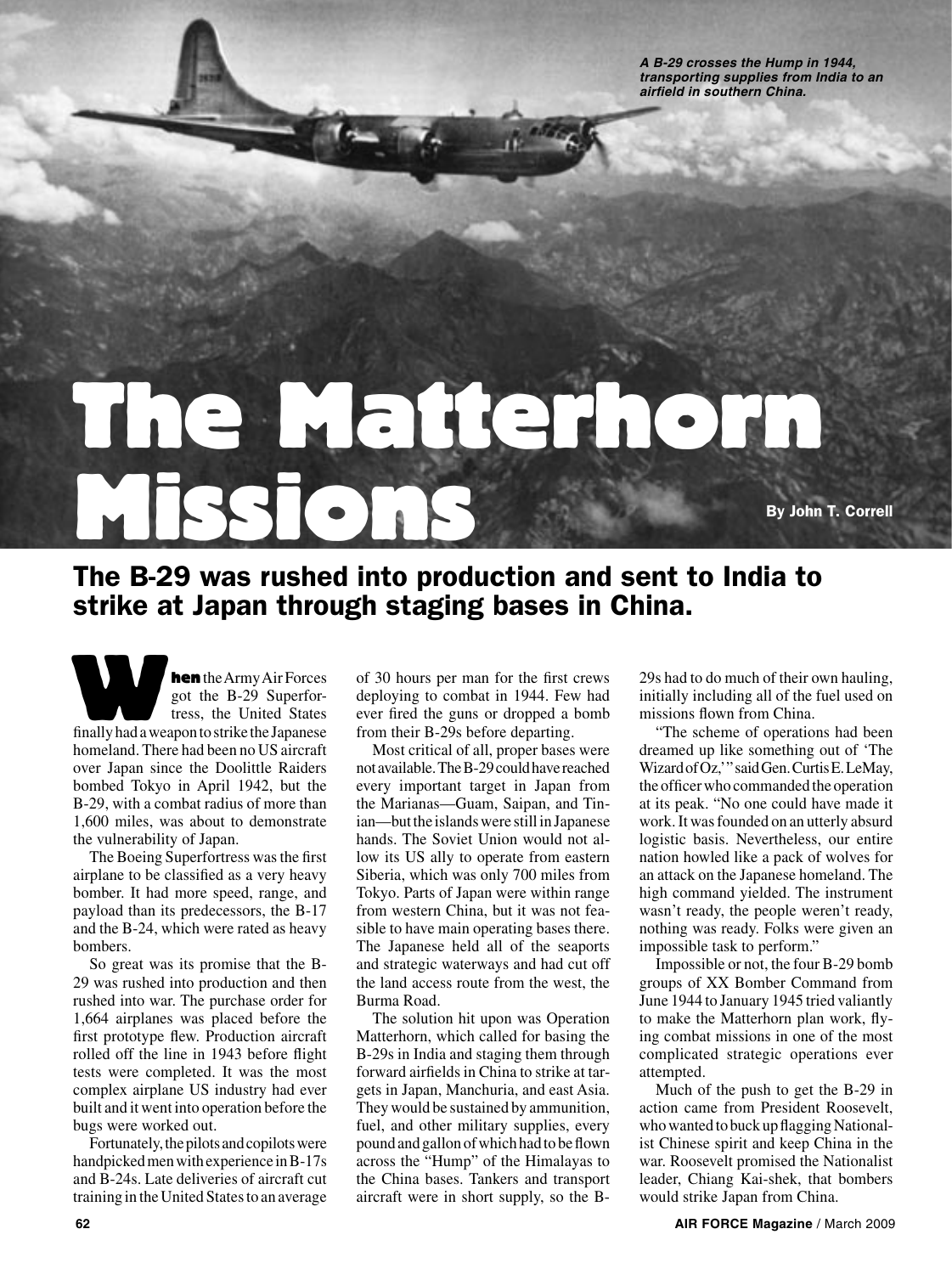Roosevelt was displeased when operations did not begin in 1943 and groused that, if the B-29s were not ready, "we have several other types of bombing planes." As Roosevelt knew full well, the bomber with the next best range, the B-24, could not reach Japan, but Gen. H. H. "Hap" Arnold, Chief of the AAF, got the message.

Arnold was under pressure to make an expensive program pay off. Development of the B-29 had cost \$3 billion; by comparison, the US would spend only \$2 billion for the entire Manhattan Project to develop the atomic bomb.

Arnold needed to establish a strategic plan for the B-29 before one of the other theater commanders could grab it. Both Gen. Douglas MacArthur in the Southwest Pacific and Adm. Chester W. Nimitz, who commanded the broad sweep of "Pacific Ocean Areas," wanted the B-29 to support their surface campaigns. The Joint Plans Committee was inclined to give it to MacArthur, whose air chief, Maj. Gen. George C. Kenney, proposed to base the B-29s in Australia and use them against regional Japanese installations.

Rather than dribbling the B-29s out on tactical targets, Arnold wanted to use them as strategic weapons against Japan to achieve results that might shorten the war. To keep them out of the hands of regional ground commanders, Arnold sold the idea of a strategic air force—Twentieth Air Force—which he would command himself as executive agent of the Joint Chiefs of Staff.

All of the B-29s were assigned to Twentieth Air Force. A subordinate element, XX Bomber Command, was activated in November 1943 and began training at Smoky Hill Field near Salina, Kan., with two bomb wings.

Constant churning of the program made it even harder to bring B-29s on line on an accelerated schedule. Even before the first test flight, military officials had ordered some 900 modifications, and they kept coming. Deliveries fell behind, and there were not enough airplanes for training.

Arnold went to Kansas March 9 to see the B-29s off to war and discovered that none of them were ready to go. The famous Arnold temper erupted in what became known as "The Battle of Kansas" and a crash program had the first 11 B-29s deploying to the combat theater by the end of March, with more to follow.

The Joint Chiefs of Staff approved Operation Matterhorn, directed at targets in Manchuria and Kyushu, the southernmost of the Japanese home islands, which could be reached from bases in China. XX Bomber Command and one of its bomb wings, the 58th, deployed to the south of Bengal state in India. The other wing, the 73rd, was held in the United States until bases were available in the Marianas.

The first commander of XX Bomber Command was Brig. Gen. Kenneth B. Wolfe, who had been in charge of the B-29 production, testing, and training program. His headquarters in India was at Kharagpur, about 90 miles west of Calcutta. Each of the 58th wing's four bomb groups had a base in Bengal. The four forward bases in China were 1,000 miles to the northeast, around Chengtu, the capital of Szechuan Province. By May 1944, Wolfe had 160 B-29s in India.

#### **Arnold Pushes for a Large Strike**

Modification kits followed the B-29s to India as shakeout of the new system continued under combat conditions. It was tough going. The aircraft in-commission rate in July was 27 percent and 36 percent in August.

The worst problem was the powerful Wright Cyclone R-3350 engine, which had a tendency to overheat and catch fire. Accidents, crashes, ditchings, aborts, and diversions were common events. Eventually, the original R-3350-13 engines were replaced with improved R-3350-21s.

According to James L. Pattillo, a former B-17 instructor pilot and one of the first B-29 pilots, the "engine was a disaster the first year in combat, but as [it] became more reliable, noticeable by May-June 1945, the B-29 proved to be the world's best heavy bomber of World War II and a good, reliable airplane."

The first B-29 combat mission was not against Japan and did not use the China bases. On June 5, Wolfe launched 98 bombers from their bases in India against the Makasan railway yards in Bangkok. More than a dozen B-29s aborted, but 77 hit the target. It was officially rated an operational success but the damage inflicted was modest.

Arnold was pressing for a large strike on Japan. On June 15, Wolfe finally had enough fuel pre-positioned in China to send the B-29s, on their second combat mission, against the Imperial Iron and Steel Works at Yawata on Kyushu. They left Bengal battle loaded, refueled in China, and flew their 3,200-mile roundtrip mission from there. Of the 68 bombers launched from the China bases, two crashed, 10 had mechanical problems, and nine diverted to other targets. Fortyseven of them reached Yawata, which was obscured by cloud cover. Most of the B-29s bombed by radar and there was only one direct hit on the iron and steel works. Some of the bombs landed miles away. However, the eight news correspondents who went along on the mission filed favorable reports and the new vulnerability of the Japanese islands to air attack made the front pages of newspapers in the United States.

On July 4, Arnold relieved Wolfe, who was not meeting his expectations, and the 58th Bomb Wing commander, Brig. Gen. LaVerne G. Saunders, took over XX Bomber Command temporarily. No successor was named to command the wing, which faded into the background, and, under an organizational realignment, the four bomb groups reported directly



**Brig. Gen. Kenneth Wolfe (second from left) and XX Bomber Command officials exhibit a B-29 to British Adm. Louis Mountbatten, supreme allied commander, Southeast Asia Command (far right), and his staff at an air base in India in 1944.**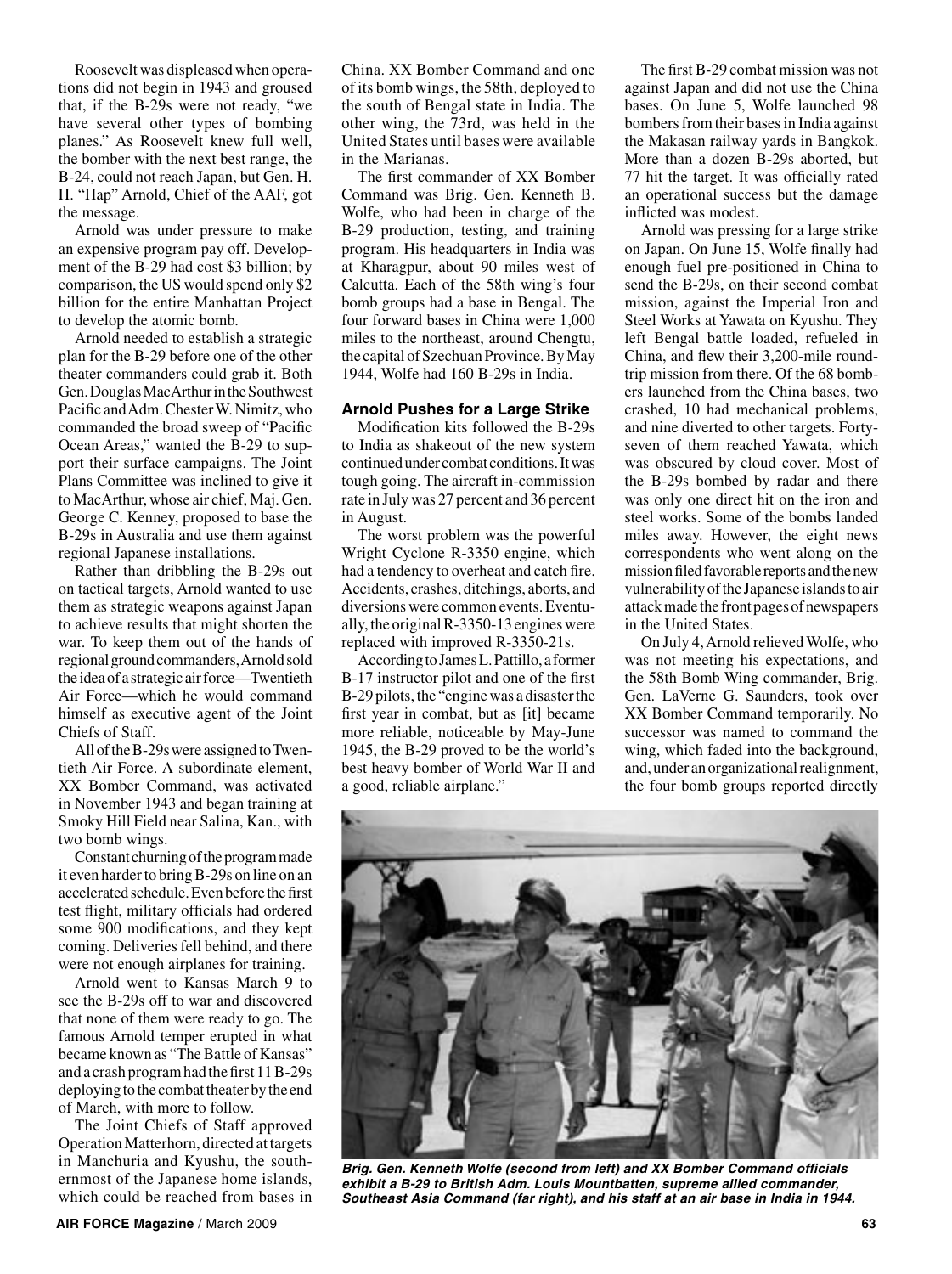

**B-29s tasked to fly cargo missions over the Himalayas displayed their mission count with camel silhouettes. A camel symbolized a "hump."**

to XX Bomber Command for the rest of their time in India.

Maj. Gen. Curtis LeMay, who had achieved great success as a B-17 commander in Europe, arrived Aug. 29 to head XX Bomber Command. LeMay, 38 years old, was the youngest major general in the Army Air Forces.

For LeMay, as it had been for Wolfe, the biggest drag on the operation was getting supplies, especially fuel, to the forward bases in China. Air Transport Command was running a regular airlift over the Hump to its main terminal at Kunming, 400 miles south of Chengtu. ATC had its hands full supplying the US Fourteenth Air Force and Chiang Kai-shek's forces and was limited in the support it could give to Matterhorn. Thus, XX Bomber Command carried a substantial amount of its own cargo to the forward bases, using B-29s and three assigned squadrons of C-46 transports.

Fuel was the critical commodity. Air Transport Command did not haul gas to China for XX Bomber Command until the last part of 1944, so the B-29s had to do it. Combat B-29s could carry three tons of aviation gasoline in tanks temporarily installed in their bomb bays. Some of the B-29s were converted to tankers, with all of their combat equipment except for tail guns and basic radar stripped out. They could carry seven tons of fuel.

"It meant seven flights with a B-29 offloading gasoline—just putting on enough gas to get back—to build up a reserve of enough gas for that B-29 to fly a mission against Japan," LeMay said.

Other supplies had to be brought forward as well, and in all, 12 round-trip

flights over the Hump were required to support one combat sortie. For a time in late 1944, Pattillo was the officer in charge of 468th Bomb Group's forward base at Pengshan. "The motor pool of each advanced B-29 base consisted of two Jeeps, two weapons carriers, and two 6 x 6 trucks," he said. The trucks, too large to load onto transport airplanes, had to be cut in half in India and realigned and welded back together in China. "I don't remember ever seeing any emergency equipment, fire truck, [or] ambulance at a XX Bomber Command China base," Pattillo said.

### **The Combat Box**

"On a typical mission, we would fly up to Chengtu with the bombs loaded on the plane," LeMay later recalled in *Superfortress: The B-29 and American Air Power,* which he wrote with Bill Yenne in 1988. "Once we had a good night's sleep, we would give the crews a briefing, get gassed up and checked out, and we'd be off. We would fly across China in a pretty loose formation, because we didn't get any attacks from Japanese interceptors based there. We'd make a run on the target and come back in the same way.

"We would usually loosen up on the formation coming back to save gasoline, because we didn't get intercepted on the way back either, and anybody who had engine problems could land someplace. The main force of B-29s would get back to Chengtu and then the crews would go to bed for the night. The day after a bombing raid against Japan, we would fly back to India and start all over again. How soon we'd go back to Chengtu for a bombing

mission always depended upon how much gasoline we had up there. It was at least a week, normally, but we'd make flights up there with fuel all the time."

In late 1944, XX Bomber Command received a few dozen C-109s, tanker versions of the B-24 bomber, but soon transferred them, along with most of its C-46s, to Air Transport Command's India-China Division.

LeMay brought with him two innovations that he had introduced and used successfully in Europe: his 12-ship "combat box," which replaced the four-ship formation, the "diamond four," the B-29s had been flying, and the lead crew system, in which the B-29s would drop their bombs on signals from the lead airplanes rather than bombing individually.

"In those days, I was trying to teach my crews to bomb in formation as we had done with the -17s in Europe: Put a pattern of bombs down," LeMay said. "These weren't green crews by any means. They'd been bombing individually at night, but had absolutely no formation training in bombing. So I set up a training schedule to produce formation patterns." He also opened a lead crew school at Dudhkundi, one of the bases in India. The crews called it "Dudhkundi Tech."

"I picked out the lead crews—not necessarily the best crews, but people I had learned would be the ones who were most likely to hit the target regardless," LeMay said. On visual bombing missions, the following aircraft in the formation took their signal from the lead bombardier. When bombing was by radar, the lead radar operator had the responsibility.

Bombing results improved. More of the aircraft taking off reached the target area in the 12-ship box formation. Even LeMay could not solve some of the problems, though. The weather over East Asia and Japan was unforgiving and the meteorological information available to XX Bomber Command was fragmentary. Accordingly, the command was seldom able to take advantage of favorable weather, which was infrequent anyway, for high-altitude visual bombing.

XX Bomber Command pounded Japanese targets in Japan, Formosa, and Manchuria. In October, the Japanese aircraft industry became the priority objective and the aircraft factory at Omura was a regular target. At the request of Maj. Gen. Claire L. Chennault at Fourteenth Air Force, the B-29s struck the main Japanese Army supply base in China at Hankow Dec. 18. They used incendiary bombs, which destroyed the military storage area and left Hankow burning for three days.